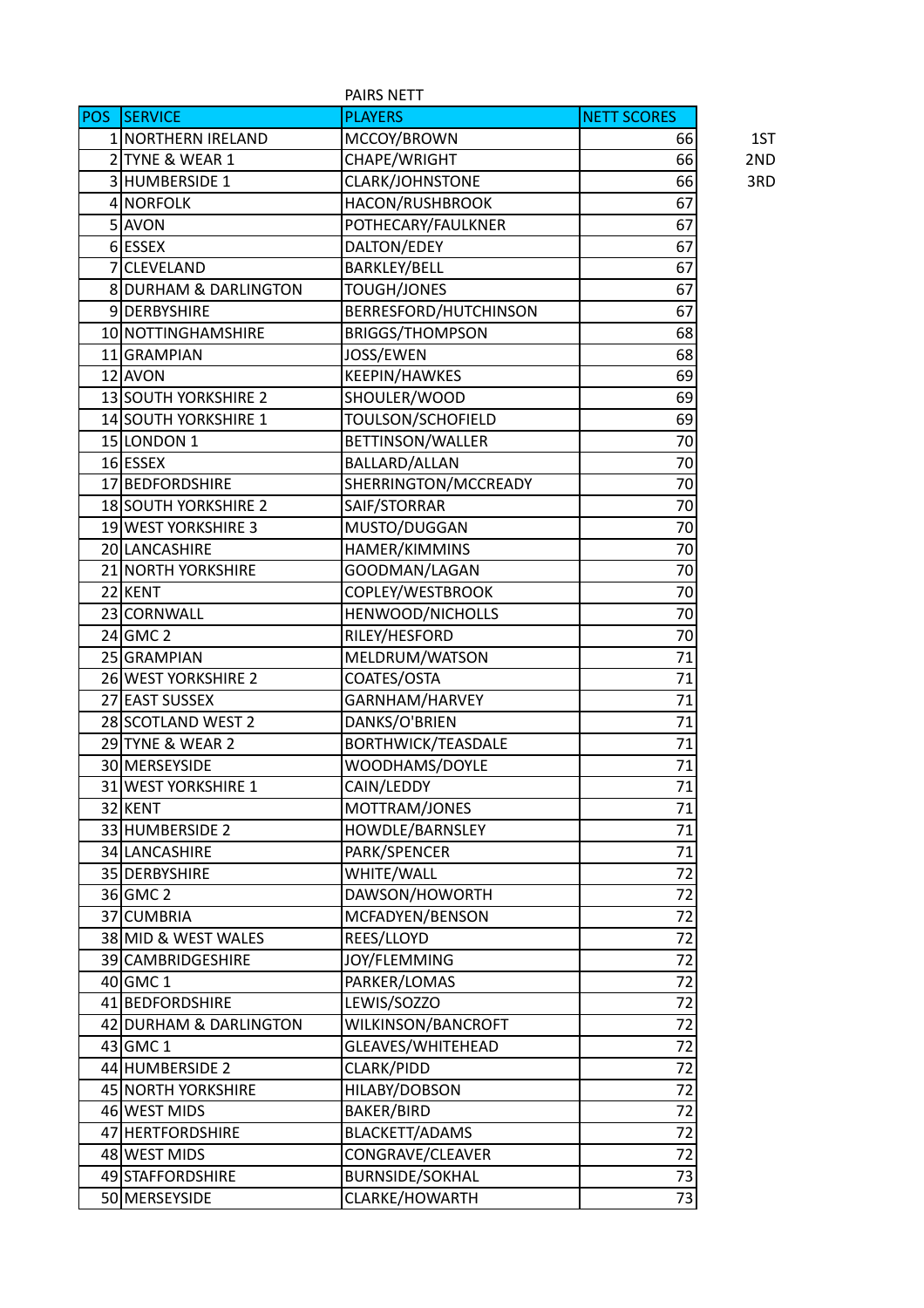|    | 51 WEST YORKSHIRE 3     | SHAW/GILLESPIE         | 73              |
|----|-------------------------|------------------------|-----------------|
|    | 52 NORFOLK              | <b>BRADDON/SMITH</b>   | 73              |
|    | 53 SCOTLAND WEST 1      | BRYAN/LAWSON           | 73              |
|    | 54 HEREFORD & WORCESTER | <b>KENDALL/FINCHER</b> | 74              |
|    | 55 EAST SUSSEX          | CANHAM/BROWN           | 74              |
|    | 56 WEST YORKSHIRE 1     | SPRATT/JARRETT         | 74              |
|    | 57 NOTTINGHAMSHIRE      | THOMPSON/NEWBOLD       | 74              |
|    | 58 STAFFORDSHIRE        | CAMPION/SHEA           | 74              |
|    | 59 CLEVELAND            | <b>BRADLEY/SMITH</b>   | 74              |
|    | 60 HERTFORDSHIRE        | DIGWEED/WEAVER         | 74              |
|    | 61 TYNE & WEAR 2        | REA/MEDHURST           | 74              |
|    | 62 TYNE & WEAR 1        | ORD/CARRUTHERS         | 74              |
|    | 63 SCOTLAND WEST 1      | HUNTER/NOBLE           | 74              |
|    | 64 WEST YORKSHIRE 2     | TALBOT/POTTER          | 74              |
|    | 65 SOUTH YORKSHIRE 1    | MORROW/EVERTON         | 74              |
|    | 66LONDON 1              | MCINTOSH/LESLIE        | 74              |
|    | 67 LONDON 2             | FROST/WOOD             | 74              |
|    | 68 NORTHERN IRELAND     | DICKSON/HUNTER         | 74              |
|    | 69 LEICESTERSHIRE       | WOLFE/PEARSON          | 74              |
|    | 70 SCOTLAND EAST        | <b>BROWN/BROWN</b>     | 75              |
|    | 71 SUFFOLK              | ROBINSON/MAKIE         | 75              |
|    | 72 SCOTLAND EAST        | ROERTSON/WILSON        | $\overline{75}$ |
|    | 73 CUMBRIA              | CARTMEL/SHEPHERD       | 76              |
|    | 74 SCOTLAND WEST 2      | CLARKE/PATTERSON       | 76              |
|    | 75 EAST SUSSEX          | <b>TURNBULL/SHIRES</b> | 76              |
|    | 76 LEICESTERSHIRE       | <b>BEAKEN/BRAND</b>    | 76              |
|    | 77 MID & WEST WALES     | JACKSON/EVANS          | 76              |
|    | 78 LONDON 2             | SINCLAIR/SMITH         | 77              |
|    | 79 HEREFORD & WORCESTER | HUNT/HANDY             | 77              |
|    | 80 HUMBERSIDE 1         | CARLEY/HAGUE           | 78              |
|    | 81 CORNWALL             | CLEVERLEY/HOARE        | 80              |
|    | 82 CAMBRIDGESHIRE       | PERCIVAL/PARCELL       | 81              |
| 83 |                         |                        |                 |
| 84 |                         |                        |                 |
| 85 |                         |                        |                 |
| 86 |                         |                        |                 |
| 87 |                         |                        |                 |
| 88 |                         |                        |                 |
| 89 |                         |                        |                 |
| 90 |                         |                        |                 |
| 91 |                         |                        |                 |
| 92 |                         |                        |                 |
| 93 |                         |                        |                 |
| 94 |                         |                        |                 |
| 95 |                         |                        |                 |
| 96 |                         |                        |                 |